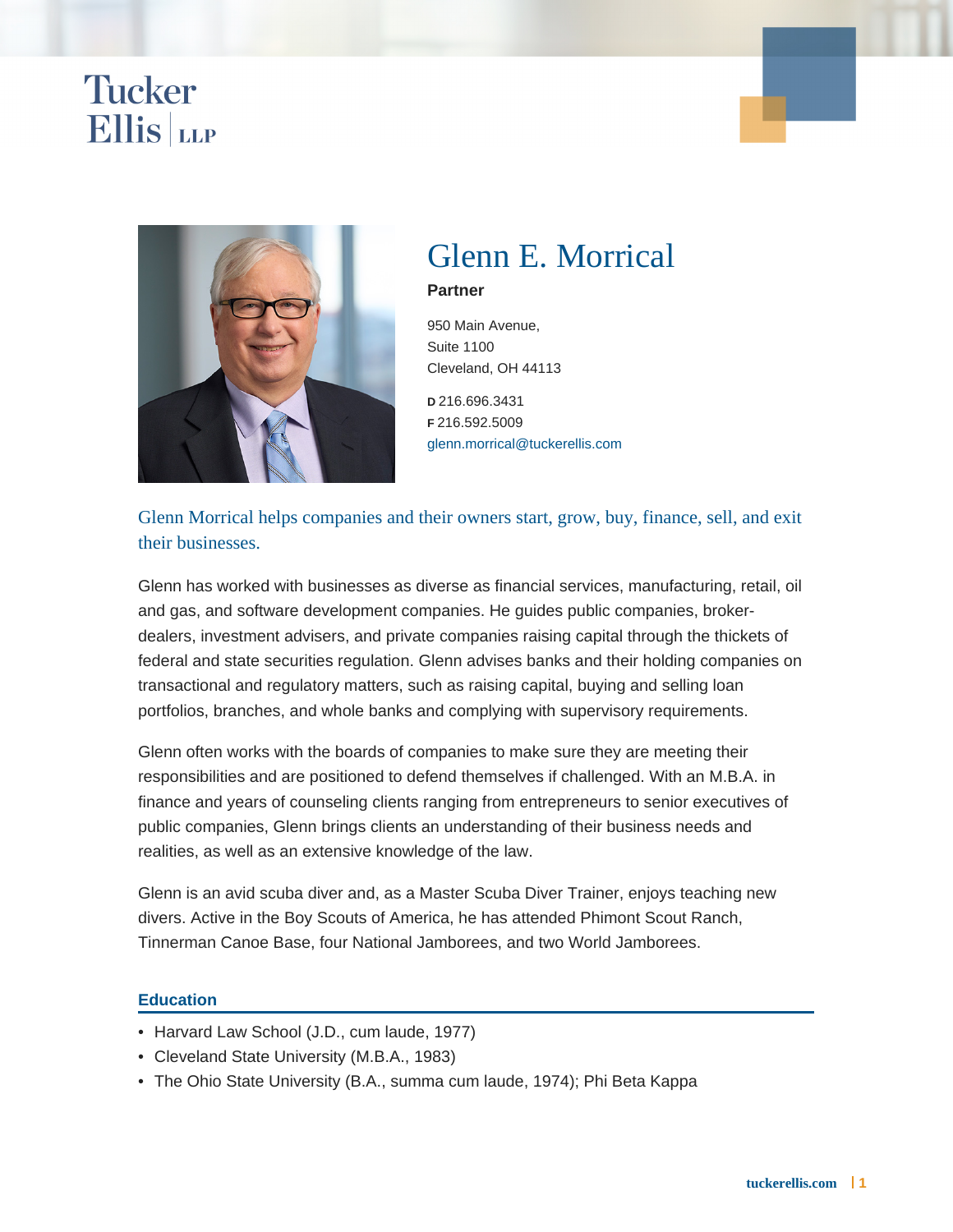### State Admissions

• Ohio, 1977

#### Service Areas

- [Bankruptcy](https://www.tuckerellis.com/services/bankruptcy/)
- [Broker-Dealers](https://www.tuckerellis.com/services/broker-dealers/)
- [Commercial Finance](https://www.tuckerellis.com/services/commercial-finance/)
- [Corporate Governance](https://www.tuckerellis.com/services/corporate-governance/)
- [Financial Services](https://www.tuckerellis.com/services/financial-services/)
- [Mergers & Acquisitions](https://www.tuckerellis.com/services/mergers-acquisitions/)
- [Oil & Gas](https://www.tuckerellis.com/services/oil-gas/)
- [Public & Structured Finance](https://www.tuckerellis.com/services/public-structured-finance/)
- [Securities & Capital Markets](https://www.tuckerellis.com/services/securities-capital-markets/)
- [Insolvency & Workout](https://www.tuckerellis.com/services/insolvency-workout/)
- [Opportunity Zones](https://www.tuckerellis.com/services/opportunity-zones/)
- [Corporate Law](https://www.tuckerellis.com/services/corporate-law/)

#### Industries Represented

- Banks
- Broker / Dealer & Securities
- Financial Investment Companies
- Mining
- Oil & Gas
- Real Estate
- Retail Stores
- Software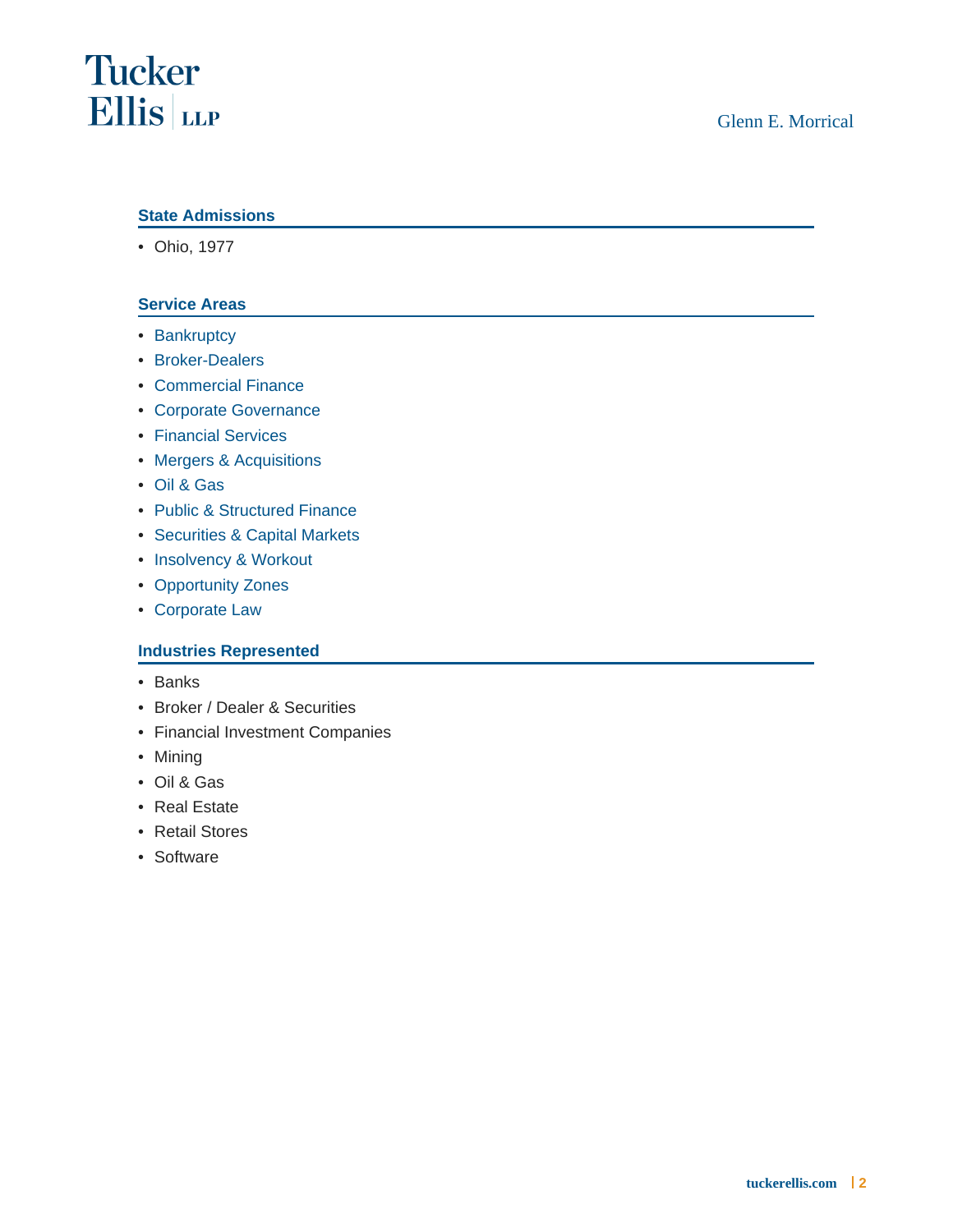# **Tucker Ellis** LLP

### **Experience**

### **FINANCIAL SERVICES**

- As "loaned counsel," served in-house at a troubled \$13-billion savings and loan and its holding company to assist in asset sales, attempts at raising capital, and dealing with increasingly challenging supervisory demands
- Represented a state chartered bank and its holding company in the acquisition of a federal savings association and its holding company in a \$115 million merger for stock and cash
- Served as issuer's counsel on a \$35-million firm commitment underwritten follow-on offering of common shares by a financial holding company that trades on the Nasdaq Capital Market
- Helped the holding company of a community bank increase its capital through a private placement of common shares
- Acted as placement agent counsel in a variety of transactions involving different securities (including common stock, convertible preferred stock, and subordinated debt) and ranging in size from \$3 million to \$50 million
- Acted as placement agent counsel in several offerings of common shares for de novo banks
- Represented a national bank as purchaser of two bank branches, related loans, and additional loans and participations
- Acted as underwriter's counsel to a national securities firm for the public offering of convertible preferred stock of a bank holding company
- Represented the holding company of a failed institution in its bankruptcy, including extensive battles with the FDIC over the rights to hundreds of millions of dollars
- Represented banks in loans to diverse businesses, including a defense contractor, oil and gas production companies, and manufacturers
- Advised national bank in its merger with a state-chartered bank
- Advised a thrift holding company on its acquisition of a bank holding company and conversion to financial holding company in connection with merger of a thrift subsidiary into a commercial bank
- Represented several different sellers of loan portfolios into the securitization market
- Advised bidder in auction sale of 13 bank branches
- Represented a Pennsylvania-chartered bank in the sale of a branch to another Pennsylvania-chartered bank
- Represented a national bank and its holding company in the acquisition of another national bank and its holding company through a merger using a combination of cash and publicly registered stock

### **TRANSACTIONS AND SECURITIES**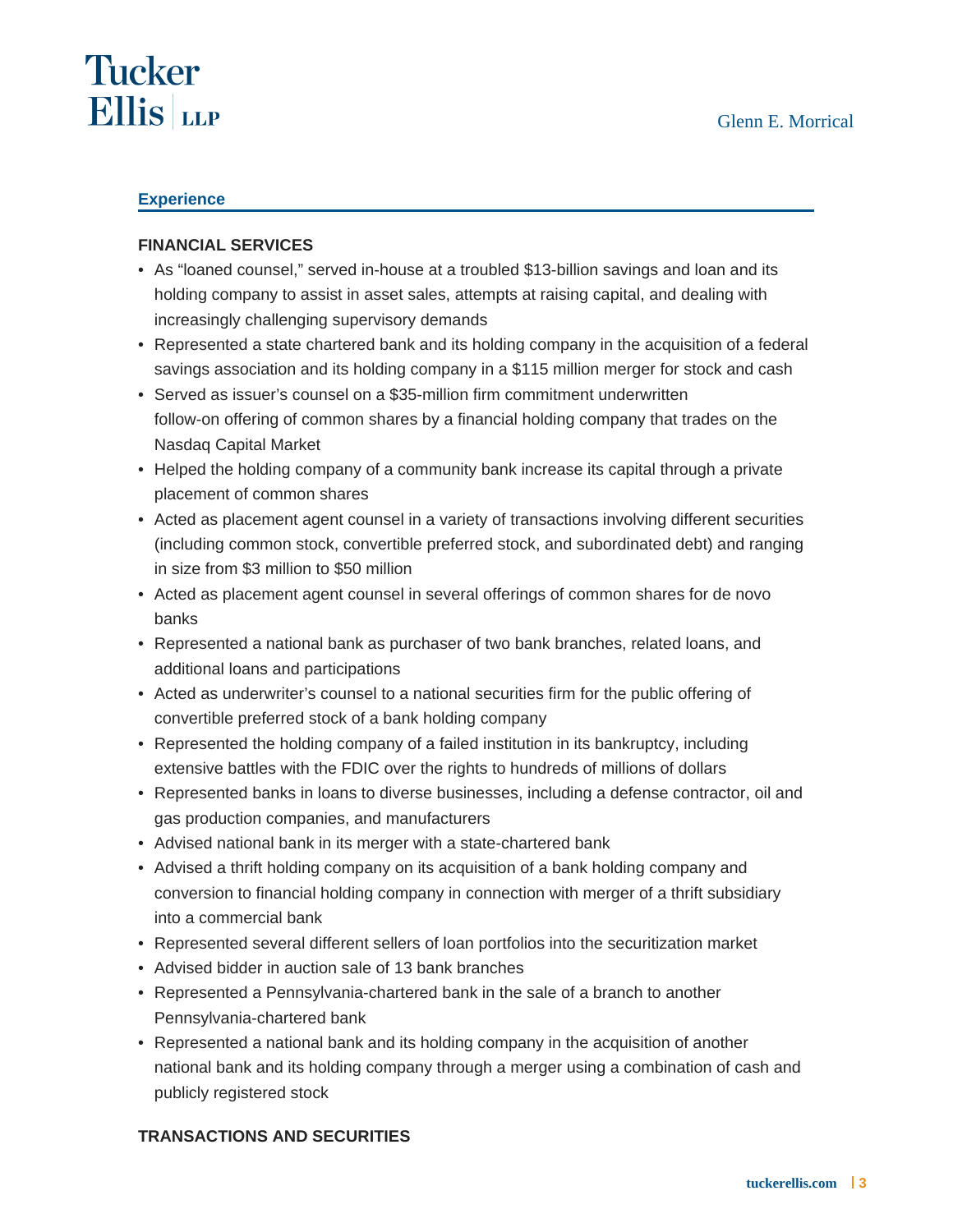### Glenn E. Morrical

# **Tucker Ellis** LLP

See also Financial Services above for transactions and securities experience involving financial services companies.

- In 2018, put in place a \$100 million universal shelf registration statement for a Nasdaqlisted company
- In 2017, acted as issuer's counsel on a \$35 million underwritten public offering of common shares by a takedown from a universal shelf registration
- Negotiated and documented the exchange of interests in a regional shopping mall for interests in the operating partnership of a publicly traded real estate investment trust ("REIT") and the right to exchange for stock of the public REIT
- Acts as underwriters' counsel on a variety of public offerings, including IPOs, most recently on a shelf takedown of Series A Cumulative Redeemable Perpetual Preferred Stock traded on Nasdaq
- Reviews and improves proposed filings and other disclosures by public companies
- Guided a smaller public company through "going dark" by terminating its obligations to report to the Securities and Exchange Commission

# **OIL AND GAS**

- Helped conventional oil and gas producers raise capital for operations by syndicating their rights to participate in the drilling and development of deep shale wells
- Advised a Pennsylvania oil and gas exploration company in structuring and offering a drilling program for conventional wells in the Illinois basin
- Advised on the structuring and documenting of the development of a local gas delivery system
- Led the battle over the termination of a ten-year-old oil and gas lease for failure to produce adequate royalties
- Represented a regional bank in making production loans to several different oil and gas production companies

### **INVESTMENT MANAGEMENT**

- Counsels investment advisers on compliance with new requirements in connection with retirement plans and IRAs
- Helped several new advisory firms start up and establish their disclosures and compliance policies and procedures
- Showed an adviser how to correct a client asset custody problem related to the adviser's own retirement plan
- Counseled one investment adviser on buying a client base from another adviser and entering into a sub-advisory agreement for services not provided by the buyer
- Structured several offshore and domestic hedge funds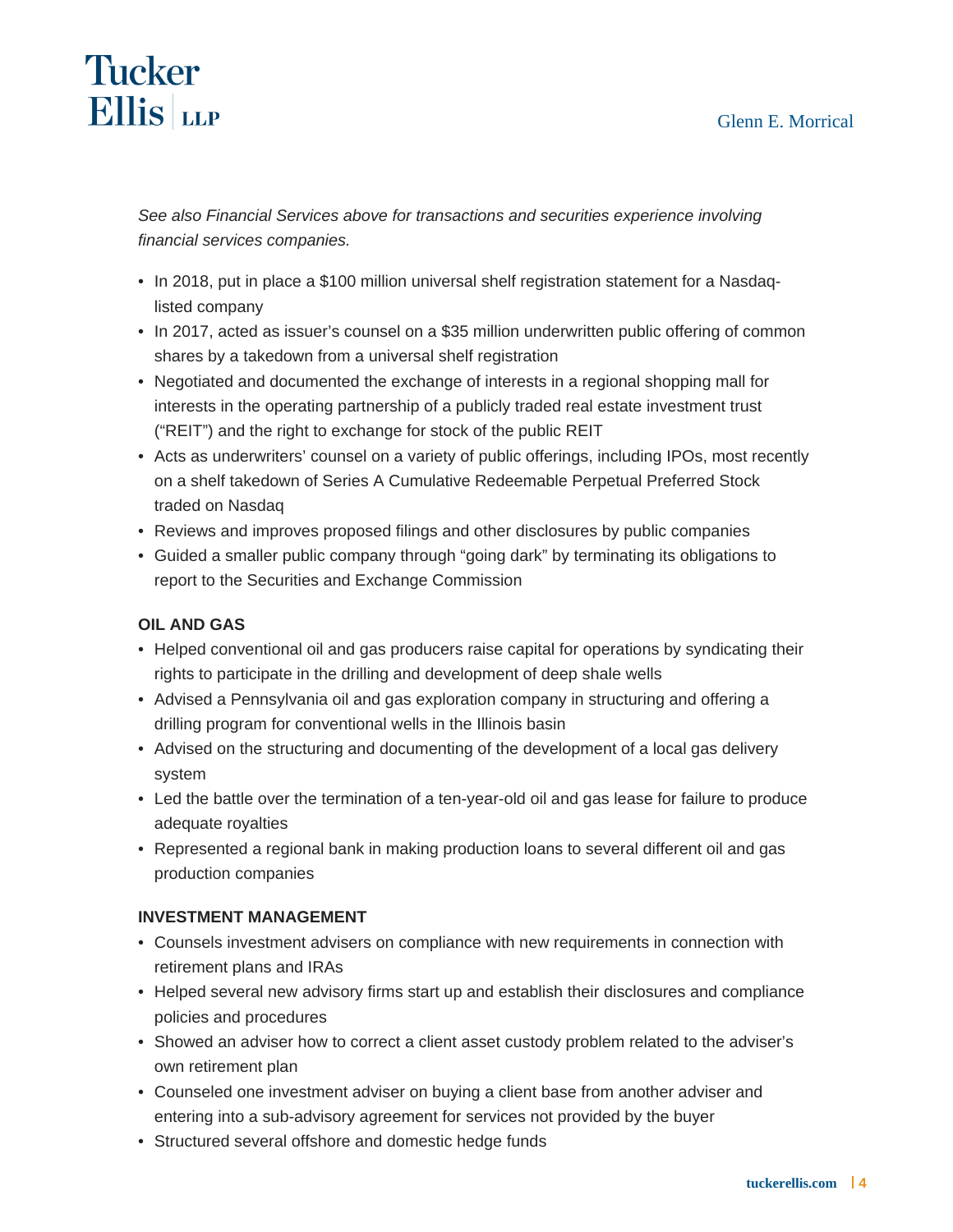# **Tucker Ellis** LLP

- Assisted in the defense of a broker/dealer in a FINRA arbitration alleging breach of duties to a client
- Helped craft disclosures on investment choices made available to members of a state retirement plan with billions of dollars in assets
- Counseled a national broker-dealer on how to benefit from an investment management program under Ohio law that was designed solely for commercial banks

# **ENTREPRENEURIAL GROWTH**

- Helped a development stage software firm raise capital to sustain operations during the cash-burning start up and growth stages of the business
- Represented a product design firm in the venture capital financing of a company commercializing products designed by the client
- Helped entrepreneurs raise capital to start a new brew pub, which has now won multiple awards for its craft beers
- Represented an Ohio-based start-up company in investment by a group of Italian firms with the objective of the Italians being the driver of the product rollout in Europe

# **CORPORATE GOVERNANCE**

- Served as Ohio counsel to the special committee of a New York Stock Exchange company considering a sale of the company
- Advised the special committee of a cooperative with respect to the financing from an affiliated entity for the acquisition of a business
- Counseled directors of a bank holding company confronting the challenges of balancing the demands of its creditors and the expectations of bank regulators
- Counseled the board of a growth stage software development company
- Worked with general counsel of public company in drafting board committee policy **statements**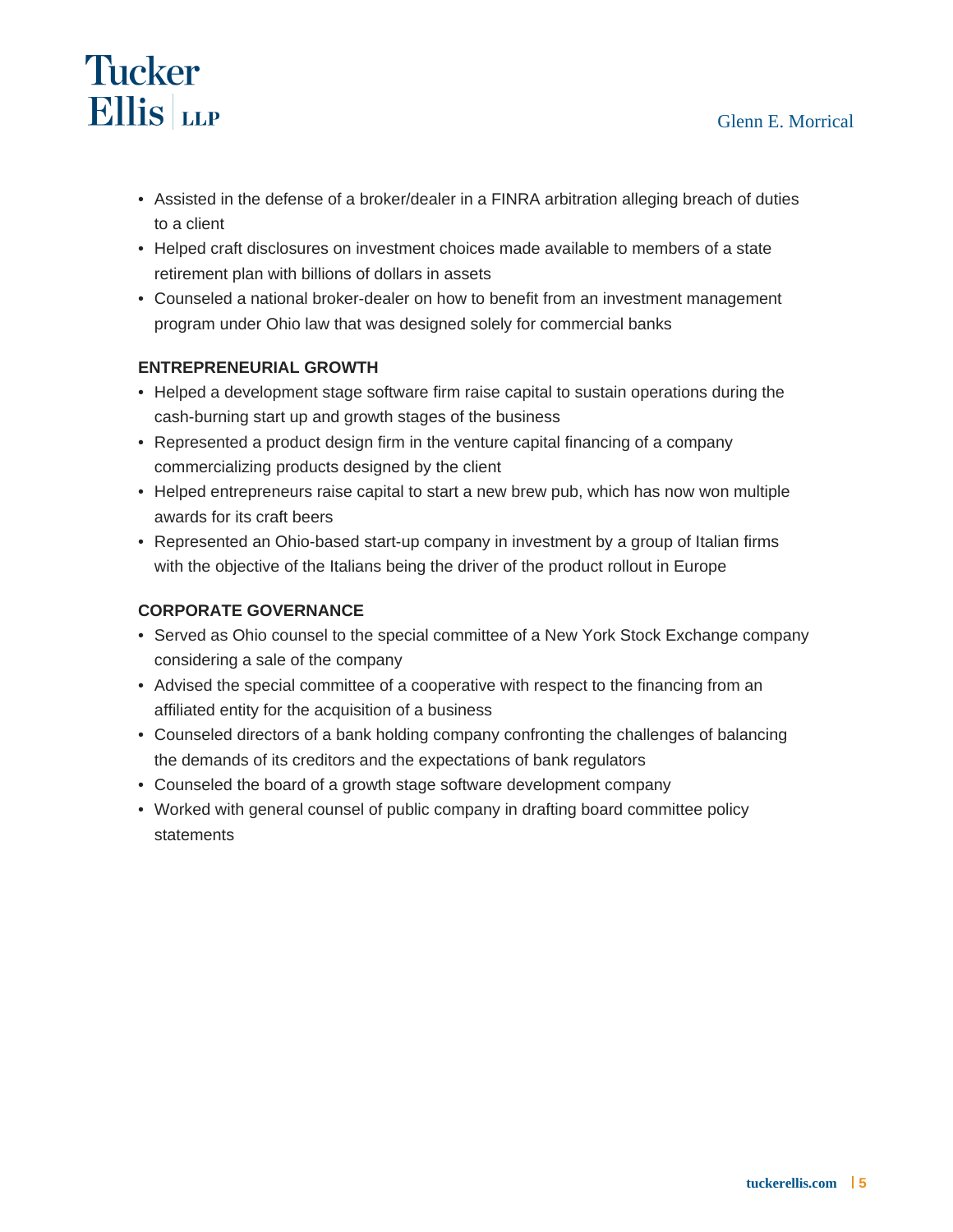# **Tucker Ellis** LLP

# **Publications & Events**

# **SPEAKING ENGAGEMENTS**

### **FINANCIAL SERVICES**

- "Preparing to Be a Successful Acquirer," Sixth Annual Banking Forum: M&A Spooktacular, Tucker Ellis LLP, Cleveland, Ohio (October 2019)
- "Jockeying for Position: Winning M&A Strategies," Fifth Annual Banking Forum: Off to the Races!, Tucker Ellis LLP, Cleveland, Ohio (November 2018)
- "M&A Structural Issues Related to Charters and Holding Companies Trends,Challenges, and Opportunities," The Banking Institute, UNC Center for Banking &Finance, Charlotte, North Carolina (March 2018)
- "Regulatory Updates," 2017 OBL Mutuals Conference: Preserving Mutuality by Working Together, Columbus, Ohio (November 2017)
- "Navigating Forks in the Yellow Brick Road Alternative Growth Strategies," Fourth Annual Banking Forum: How to Be a Wizard of Banking M&A, Tucker Ellis LLP, Cleveland, Ohio (November 2017)
- "Raising Capital in 2017," The Banking Institute, UNC Center for Banking & Finance, Charlotte, North Carolina (March 2017)
- "Institutional Investors: Port in the Storm or Storm in the Port?" Third Annual Banking Forum: Charting the Course of Bank M&A, Tucker Ellis LLP, Cleveland, Ohio (November 2016)
- "The Brave New World of Bank M&A," The Banking Institute, UNC Center for Banking & Finance, Charlotte, North Carolina (April 2016)
- "Overview of the Mutual Business Model and Variations on Structure and Strategy," Moderator, The Mutual Business Model, Columbus, Ohio (February 2016)
- "Legal/Regulatory Update," Crowe Horwath 2015 Annual Financial Institutions Conference, Columbus, Ohio (November 2015)
- "Getting on the Fee Income M&A Tour," Tucker Ellis/Elizabeth Park Capital Management Second Annual Banking Forum: Be an M&A Rock Star, Cleveland, Ohio (November 2015)
- "Data Security and Financial Services: Working with a Sophisticated Industry," Tucker Ellis Privacy and Data Security Risks: Are You Prepared?, Cleveland, Ohio (July 2015)
- "Hot Topics for Community Banks," The Banking Institute, UNC Center for Banking & Finance, Charlotte, North Carolina (March 2015)
- "Full Court Press by the Regulators, or a Rebound for Services? Current Issues in Regulatory Compliance," Tucker Ellis/McGladrey Marching Through the Madness: Making Your Financial Services Team a Winner in Risk and Compliance, Cleveland, Ohio (March 2015)
- "Ethics Issues for Securities Lawyers," Ohio Professional Conduct Program, Tucker Ellis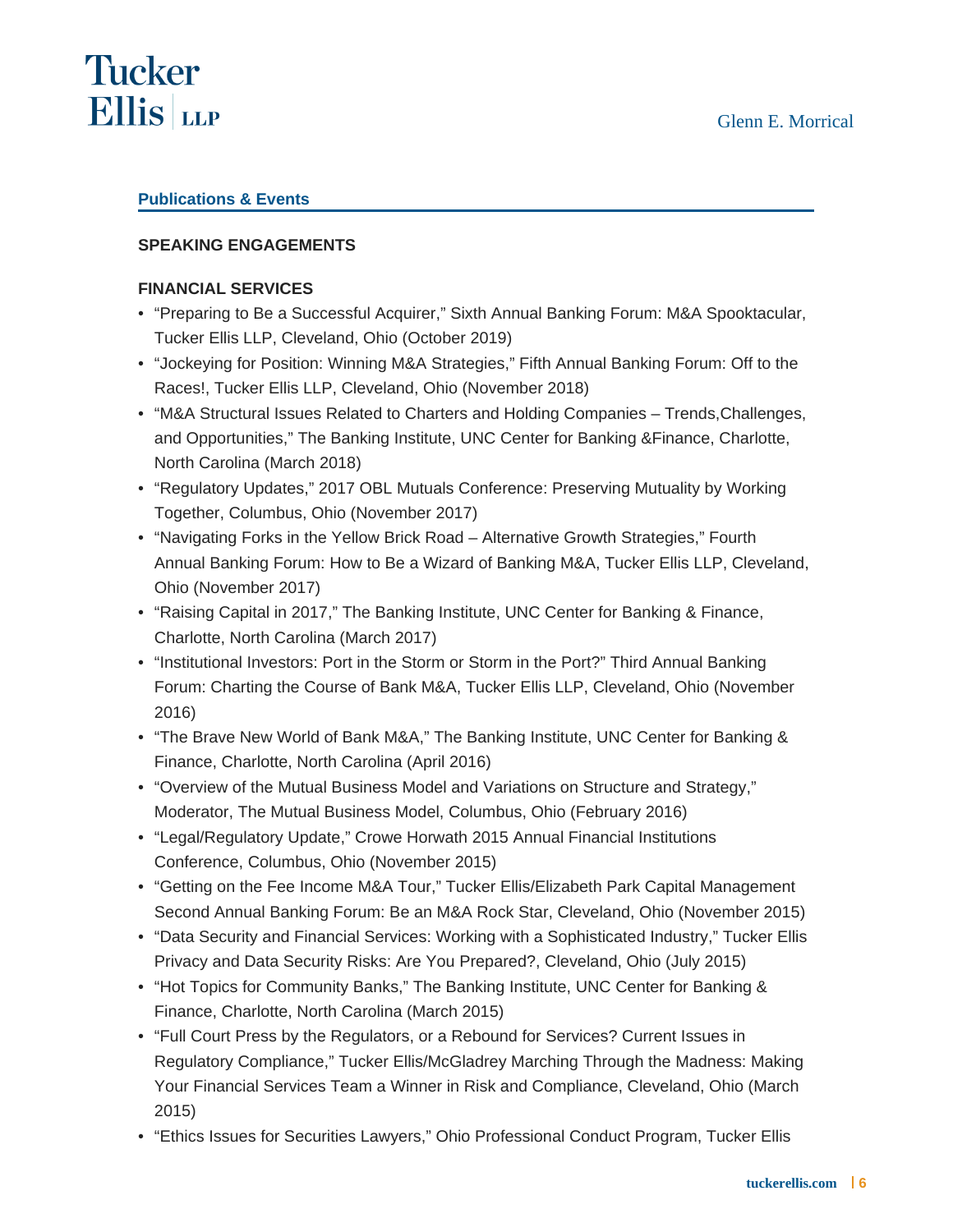LLP, Cleveland, Ohio (December 2014)

"Steps in the M&A Dance," Tucker Ellis/Elizabeth Park Capital Management First Annual • Banking Forum: Shall We Dance? (November 2014)

#### OIL AND GAS

- "The Most From a Lease," panelist at Crain's Shale Summit 2014 (February 2014)
- "Oil and Gas Properties: Buying and Selling Large Acreage Positions," presented at Cleveland Metropolitan Bar Association Real Estate Law Institute (November 2012)
- "Buying and Selling Oil and Gas Properties," presented at the Utica Shale Development and Growth Forum, Columbus, OH (October 2012)
- "Purchase and Sale Agreements for Oil and Gas Properties," presented at "Utica Shale: Issues in Law, Practice and Policy," hosted by Cleveland-Marshall College of Law (September 2012)
- "Selected Issues in Financing Oil and Gas Properties and Activities," presented for The Cleveland Metropolitan Bar Association (June 2008)

### SECURITIES AND GENERAL BUSINESS

- "[Current Issues in LLCs, with Emphasis on the New Ohio Act](https://case.edu/law/our-school/events-lectures/current-issues-llcs-emphasis-new-ohio-act)," Case Western Reserve University School of Law Webinar (February 2022)
- "[Ohio's New Limited Liability Company Act](https://case.edu/law/our-school/events-lectures/ohios-new-limited-liability-company-act)," Case Western Reserve University School of Law (March 2021)
- "Activists, Hedge Funds and the Changing M&A Landscape of Corporate and Securities Laws," 2015 In-House Counsel Summit, Tucker Ellis LLP, Cleveland, Ohio (October 2015)
- "Selected Ethical Issues for Business Lawyers," Ohio Professional Conduct Program, Tucker Ellis LLP (December 2013)
- "Enterprise Risk Management: Evolution, Implementation, and Oversight," Ohio Chapter of Society of Corporate Secretaries and Governance Professionals (February 2011)
- "Investment Adviser Update," Ohio Securities Conference (October 2008)
- "Proposed Modernization of Smaller Company Capital Raising and Disclosure Requirements," Ohio Securities Conference (October 2007)

#### PUBLICATIONS

- [Lingua Negoti Blog Posts](https://www.tuckerellis.com/lingua-negoti-blog?bio=5770)
- "[SEC Proposes Rules to Enhance Climate-Related Disclosures,](https://www.tuckerellis.com/alerts/12638/)" Tucker Ellis Client Alert (March 2022)
- "[SEC Proposes Rule Amendments Related to Rule 10b5-1 Trading Plans](https://www.tuckerellis.com/lingua-negoti-blog/sec-proposes-rule-amendments-related-to-rule-10b5-1-trading-plans/)," Lingua Negoti (December 2021)
- "[SEC Proposes Disclosure Rule Amendments Related to Share Buybacks,](https://www.tuckerellis.com/lingua-negoti-blog/sec-proposes-disclosure-rule-amendments-related-to-share-buybacks/)" Lingua Negoti (December 2021)

•